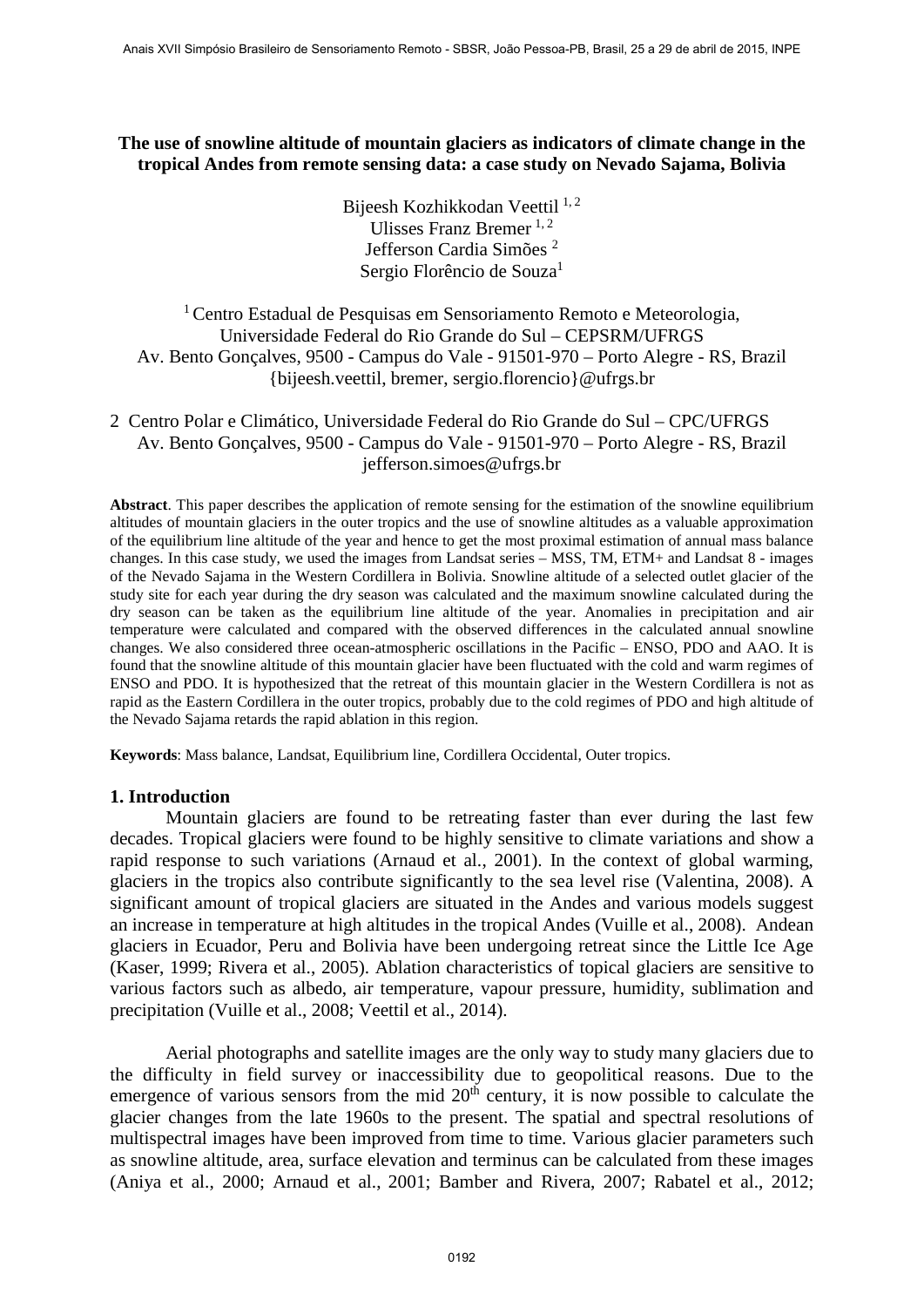Veettil et al., 2013). The glacier parameter considered in this research is the snowline altitude (SLA) of a glaciated mountain in the outer tropics in Bolivia.

Three ocean-atmosphere phenomenon influences the climate in the outer tropics - El Niño – Southern Oscillation (ENSO), Pacific Decadal Oscillation (PDO) and Antarctic Oscillation (AAO) (Seiler et al., 2013). ENSO is an ocean-atmosphere phenomenon which originates in the tropical Pacific and causes climate variability on interannual time scales between warm (El Niño) and cold (La Niña) phases (Garreaud et al., 2009). El Niños in the outer tropics are associated with draught and higher glacier melt rates. PDO is a climate index based on the north Pacific SST variations and its principal difference with ENSO is that the warm and cold regimes of PDO can persists for several decades (Mantua et al., 1997). PDO can modulate the correlation between ENSO and tropical climate near the Pacific coast. AAO is the southern counterpart of Arctic Oscillation (AO) in the northern hemisphere and is found to be occurring in opposite phase with ENSO. AAO is the dominant pattern of non-seasonal tropospheric circulation variations to the south of 20°S and is also referred to as Southern Annular Mode (SAM). In this paper, we considered all the above mentioned three oscillations.

## **2. Study site**

Bolivia is considered as a tropical country with its main altitudinal divisions consists of lowlands (<800 m ASL), Andean slopes (800-3200 m ASL) and the highlands or the Altiplano (>3200-6500 m ASL). We considered Nevado Sajama (18°06'S, 68°50'W) in the Bolivian Altiplano in the outer tropics (Figure 1) as representative of tropical glacier for understanding the suitability of SLA as a proxy to estimate the equilibrium line altitude (ELA) of the year which itself is a proxy of mass balance of the year. Nevado Sajama is having an altitude of 6542 m asl and is the only glacier situated in the Cordillera Occidental in Bolivia. Sajama volcano is the southernmost tropical glacier and is the highest point of Bolivia. It is situated about 100km to east of the Peruvian Pacific coast on the Altiplano and hence is well suited to study the influence of ocean-atmospheric oscillations in the Pacific on the tropical glaciers (Arnaud et al., 2001).



Figure 1. Location of Sajama Ice-covered volcano and the outlet used to calculate SLA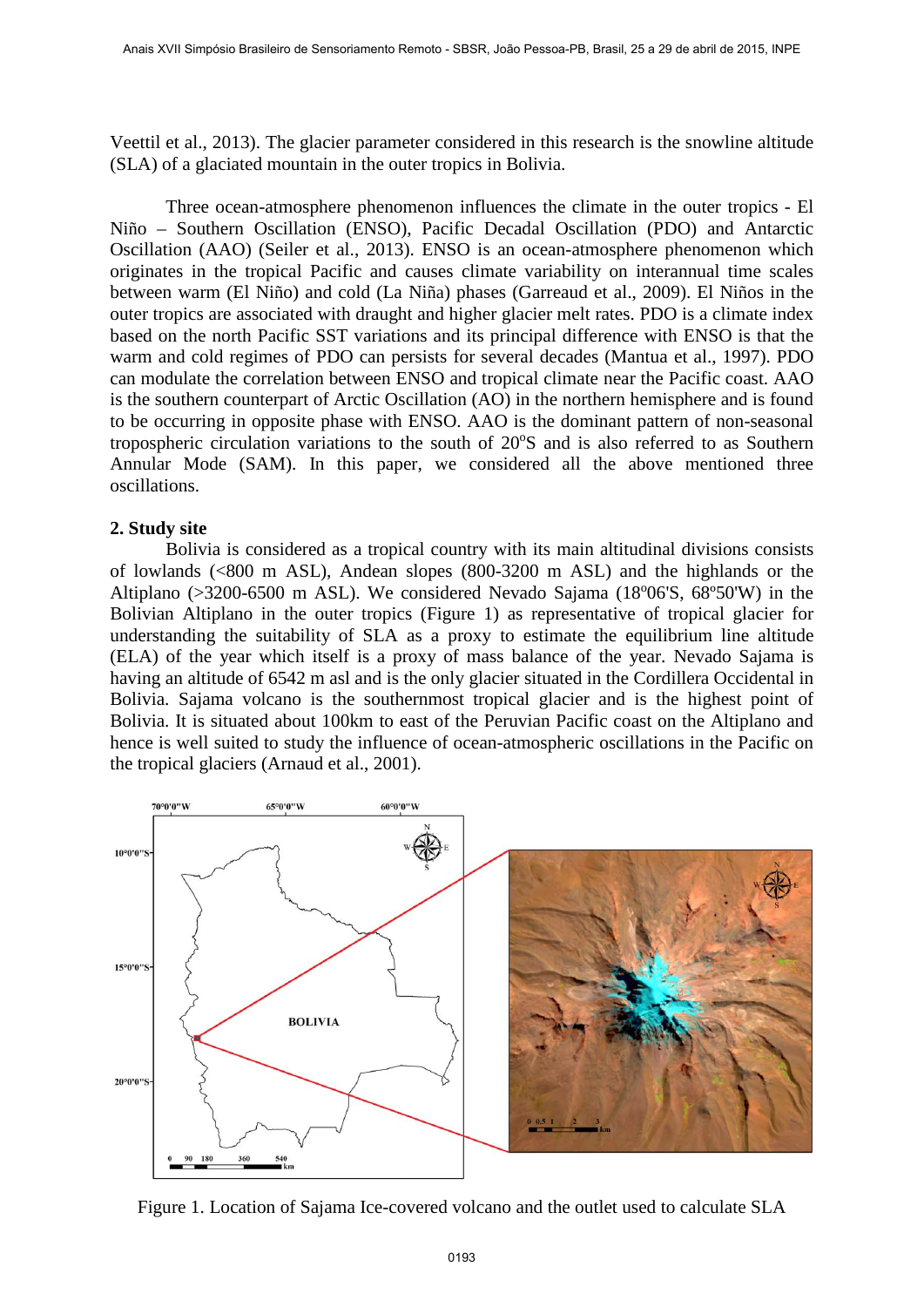Climate in Bolivia varies from tropical to cold desert climate depending on the altitude (Seiler et al. 2013).The climate near the Sajama is semiarid and annual precipitation is about 350 mm per year. Majority of precipitation is during December to March (Figure 2). The maximum ablation and accumulation in this region is during the rainy season (from October to March) even though the mid-latitude glacier ablation and accumulation seasons are individual (Ribstein et al., 1995). Precipitation and its interanual variability is linked to tropical SST anomalies and atmospheric circulations (Arnaud et al. 2001; Vuille 1999). Austral summer (DJF) is characterized by low pressure system which enhances the easterly trade winds to transport moisture from the Atlantic (northern tropics) to the continent. In the austral winter (JJA), less moisture transport occurs from the northern tropical Atlantic to the continent and the cold fronts from the South Pole penetrate into the Bolivian lowlands thereby lowering the temperature and limit the precipitation (Garreaud 2000). Seiler et al (2013) calculated that the Bolivian climate is warming at the rate of  $0.1^{\circ}$ C in every decade and follow the PDO patterns based on meteorological observations,. During the warm phase (El Niño) precipitation is lesser than normal which causes accelerated glacier ablation due to the reduced surface albedo (Arnaud et al., 2001). On the other hand, during cold phase (La Niña), surface albedo is higher due to higher precipitation rates which favor accumulation.



#### **3. Materials and Methods**

We used images from Landsat series here acquired from 1984 to 2014 (TM, ETM+ and Landsat 8). These images are having a spatial resolution of 30 m in visible and infrared, delivered as 30 m in thermal (TM, ETM+ and Landsat 8 are acquired at 120 m, 60 m and 100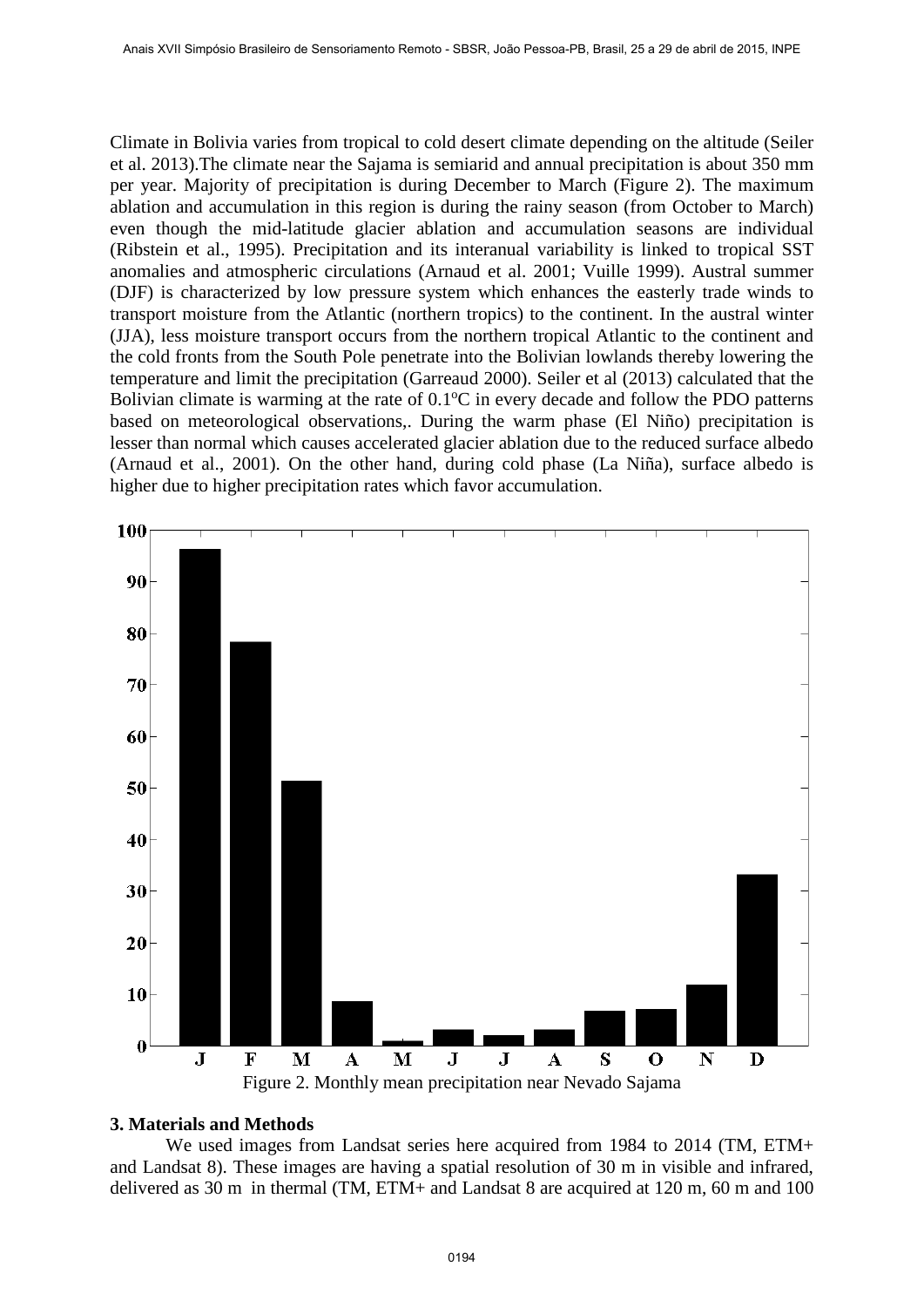m respectively in the thermal channel) and 15 m in panchromatic wavebands (ETM+ and Landsat 8). Spectral coverage of the images used for this research is given in table 1 given below. Images taken during the period of May to August (dry season) were used because it is free from clouds, snow cover and difficulty in delineation of ice margin due to excessive ablation. Digital elevation models (DEM) from ASTETR global DEM (GDEM) is also used to calculate the annual SLA.

|                        | Spectral Range (µm) |                     |                  |
|------------------------|---------------------|---------------------|------------------|
| <b>Channel</b>         | <b>Landsat TM</b>   | <b>Landsat ETM+</b> | <b>Landsat 8</b> |
| <b>Coastal Aerosol</b> |                     |                     | 0.430-0.450      |
| Blue                   | 0.450-0.520         | 0.450-0.520         | 0.450-0.510      |
| Green                  | 0.520-0.600         | 0.520-0.600         | 0.530-0.590      |
| Red                    | $0.630 - 0.690$     | $0.630 - 0.690$     | $0.640 - 0.670$  |
| Near IR                | 0.760-0.900         | 0.770-0.900         | 0.850-0.880      |
| Mid IR1                | 1.550-1.750         | 1.550-1.750         | 1.570-1.680      |
| Mid IR2                | 2.080-2.350         | 2.090-2.350         | 2.110-2.290      |
| Cirrus                 |                     |                     | 1.360-1.380      |
| Thermal IR             | 10.40-12.50         | 10.40-12.50         | 10.60-11.19      |
|                        |                     |                     | 11.50-12.51      |
| Panchromatic           |                     | 0.520-0.900         | 0.500-0.680      |

Table 1. Spectral coverage of the images used

Monthly precipitation and temperature data, which are having a horizontal resolution of 0.5<sup>o</sup> lat-long, during 1979-2011 downloaded from the University of Delaware were also used in this research. These data are derived from a large number of climate stations around the study site. Ocean Nino Index (ONI) is downloaded from National Oceanic and Atmospheric Administration (NOAA) and the PDO and AAO indices from the Joint Institute for the Study of the Atmosphere and Ocean (JISAO). Images were processed using Erdas Imagine software and the meteorological data were analyzed using MATLAB.

Radiometric calibration based on Markham and Berker (1986) was applied to all the images before calculating the SLAs. We calculated the snowline altitude of the Nevado Sajama during the dry season of each year from 1984 to 2014. The highest value of the calculated snowline towards the end of dry season gives an approximate value of the equilibrium line altitude of the year (Rabatel et al., 2012). Mid-Infrared (TM5, 1.55 - 1.75 μm), Near Infrared (TM4, 0.76 - 0.90 μm) and Green (TM2, 0.52 - 0.60 μm) channels in TM is capable of differentiating snow and ice from other land surface features such as rock, soil and water. However, these channels cannot be used directly to differentiate between snow and ice which is important to estimate the snowline. Moreover, presence of think cloud in the images makes it further difficult to discriminate the snowline. We applied a methodology based on Rabatel (2012) to calculate SLA using 5-4-2 false-colour composite image. TM4 and TM2 channels were applied with threshold values of 60 1 to 135 and 80 to 160 respectively before creating the 5-4-2 composite image. Then using the DEM, calculate the SLA based on the snowline obtained from the 5-4-2 composite image. The resulting images can be used to map the SLA successfully. Coregistration of the images and DEM is necessary to get an accurate and comparable value of the SLA. Due to the rough topography and cast shadow, we selected an outlet glacier in the north-east corner only. Figure 3 shows the selected outlet glacier of Nevado Sajama before and after applying the thresholds. Arnaud et al. (2001) showed that the snowline altitude of Nevado Sajama has fluctuated during the El Niño event during 1997-1998 based on a study using remote sensing and aerial photography.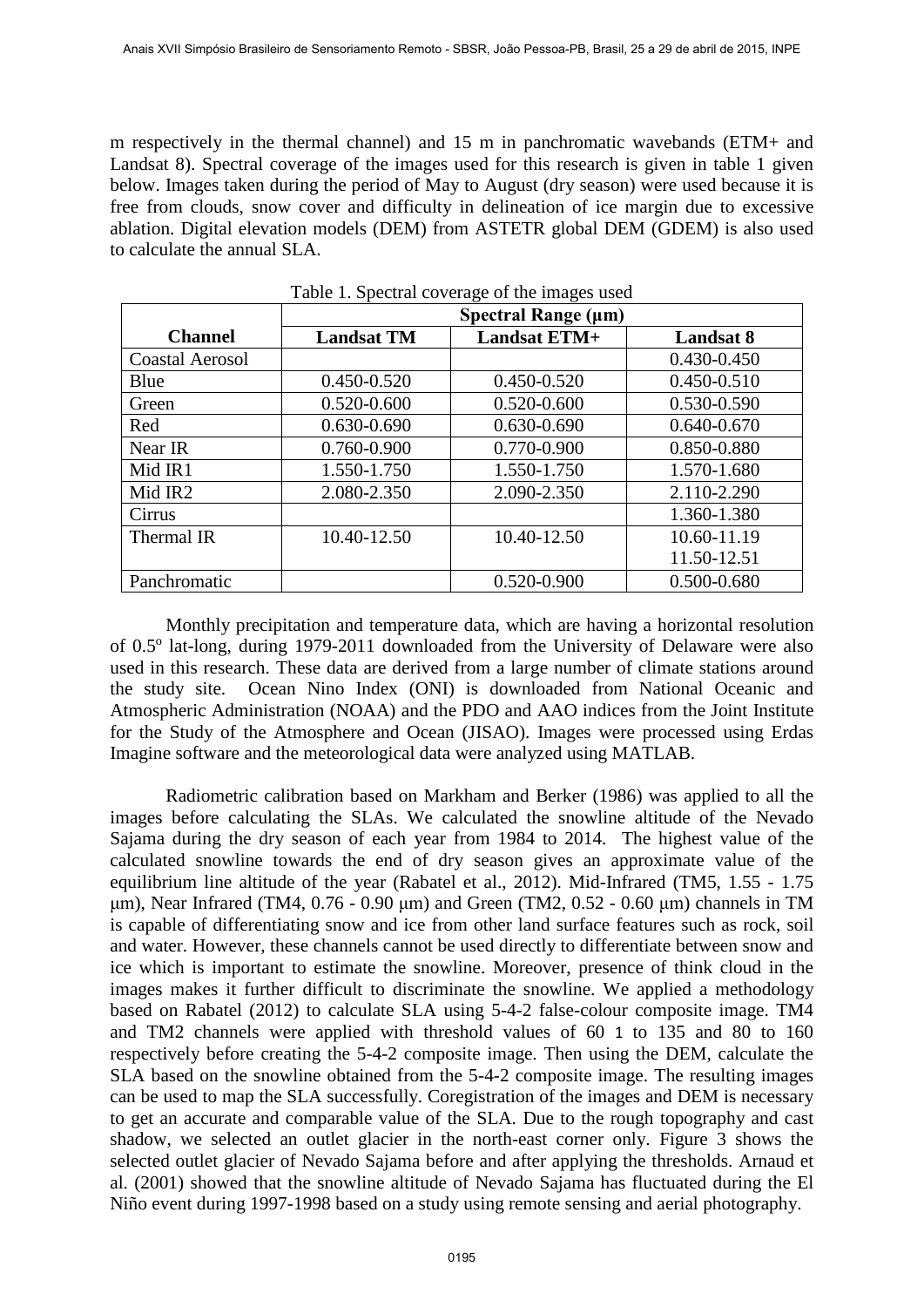

Figure 3. Image subset (5-4-2 composite) before (A) and after (B) applying threshold values

# **4. Results**

The calculated SLA of Nevado Sajama from 1984 to 2014 is summarized in Figure 4. We compared our results during 1984 – 1999 with those obtained by Arnaud et al (2001) as well and it is seen that both the results were comparable. It should be noted that in Arnaud et al (2001), the boundary between snow cover and bare soil was taken as 'snowline'. It is seen that the highest value of SLA was found during the strong El Niño during 1997-1998. It is also noted that when the warm phase of ENSO coincide with the warm regime of PDO, strong ablation was occurred and the snowline was moved back to a higher altitude. We could not find any direct influence of AAO on the SLA variations from the obtained results. Figure 5 shows the three indices considered in this research. Unlike continuous glacier retreat as reported in the case of Nevado Illimani in the Eastern Cordillera, the study site is showing non-continuous variations in snowline, probably due to the influence of cold phases of ENSO and PDO. However, a weaker monthly precipitation rate is observed at Sajama compared with Illimani probably due to the influence of Amazonian circulation at the latter location.



Figure 4. Variations in the SLA (in meters) of the selected outlet glacier of Nevado Sajama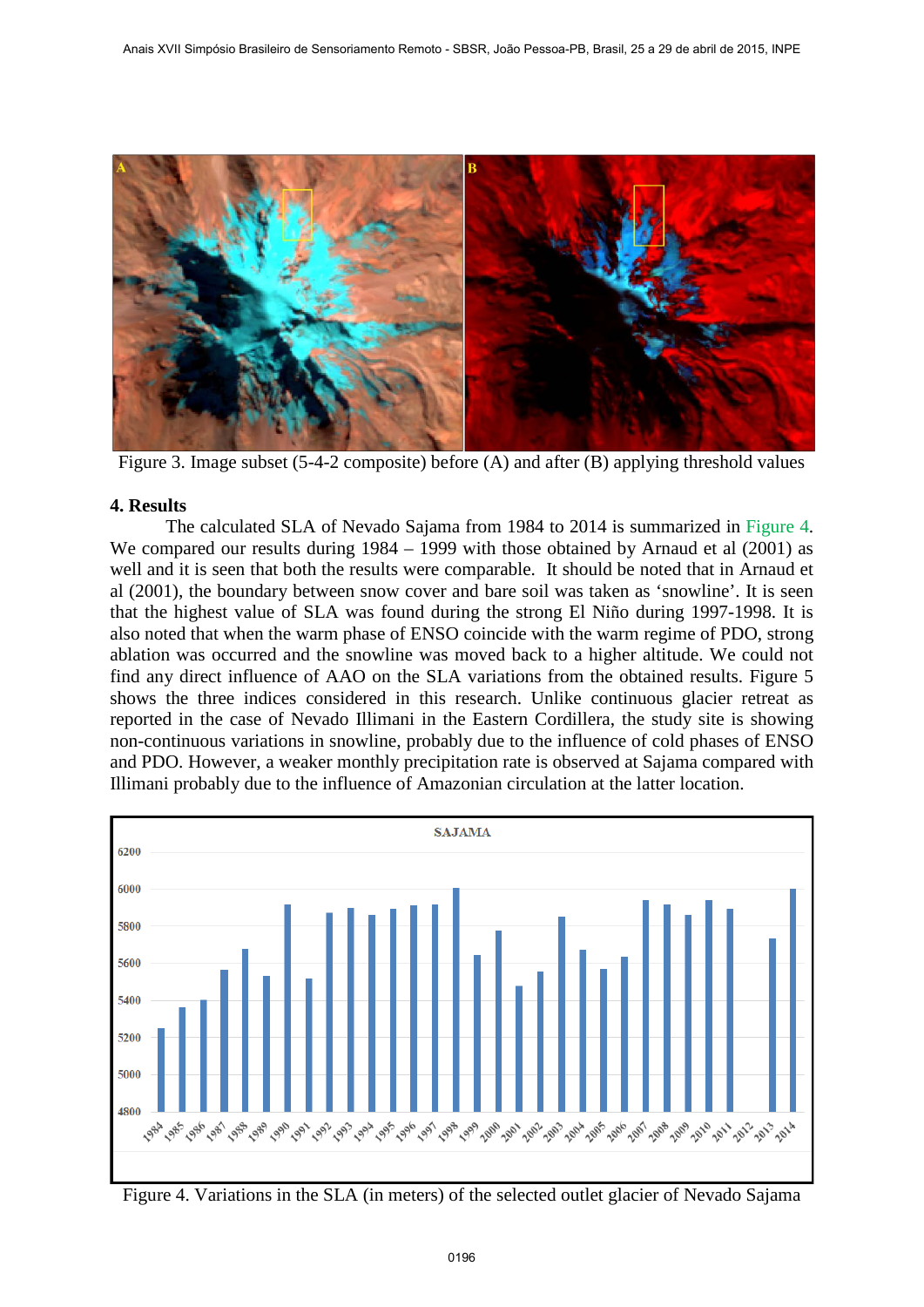

## **5. Conclusions**

This research has been proved that snowline altitude can be used as a measure of mass balance fluctuations in the outer tropics and satellite images can be used for this purpose. From this research, it is seen that the snowline altitude of Nevado Sajama had fluctuated with the cold and warm phases of ENSO during 1984-2014. Higher retreat was found during the strong El Niño event during 1997-1998. It is also noted that during 1998-1999, the rate of retreat is less, due to the prevailed strong La Niña conditions. A rapid ablation occurs when the warm phase of ENSO (El Niño) coincides with the warm regime of PDO. Higher wintertime temperature can accelerate rapid glacier ablation. If the glacier location is above 0°C isotherm, the glacier would be more sensitive to precipitation variability and less sensitive to temperature variability (Kaser and Osmaston, 2007). In a warming environment, when no change in precipitation occurs, smaller glaciers in the lower altitudes will disappear at faster rates (Chevallier et al., 2011) due to the lowering of accumulation/ ablation ratio. Glaciers in Bolivia have retreated rapidly between 1975 and 1983 and again between 1997 and 2006 (Soruco, 2008). In general, there was an overall increase in the snow line altitude during this period and this indicates that a warming condition in Bolivian climate exists.

## **Acknowledgements**

We acknowledge Fundação de Amparo à Pesquisa do Estado do Rio Grande do Sul (FAPERGS) for financial support for a post-graduate research project.

## **References**

Aniya, M.; Dhakal, A.S.; Park, S.; Naruse, R. Variations of Patagonian glaciers, South America, using RADARSAT and Landsat images. **Canadian Journal of Remote Sensing,** v. 26, p. 501-511, 2000.